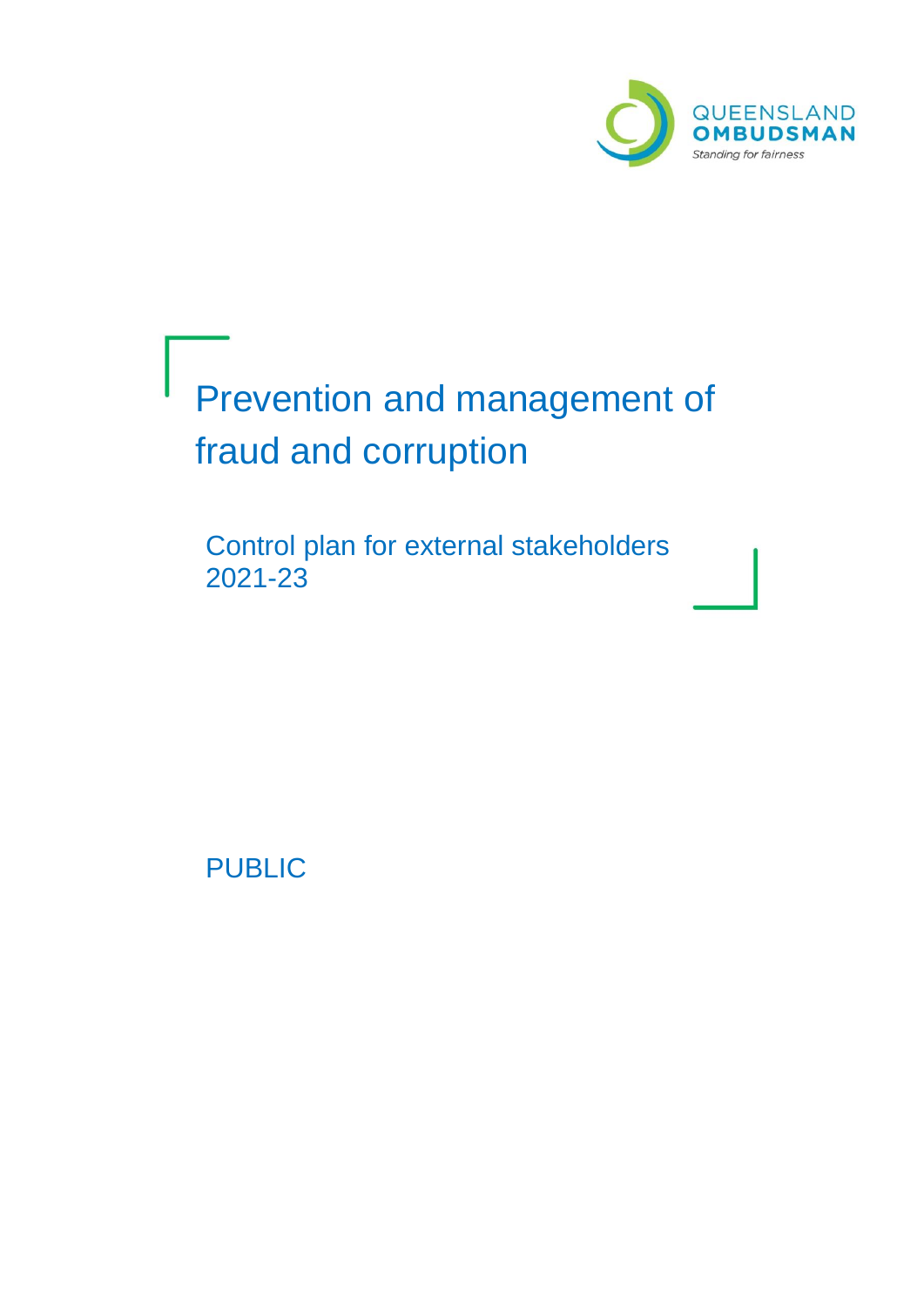# **1 Purpose of this control plan**

The fraud and corruption control plan (FCCP) for external stakeholders supports a proactive culture of integrity with the Office of the Queensland Ombudsman's external stakeholders, to reduce the potential for fraud and corruption to occur within or against the Office.

This plan explains the processes that support the prevention, detection and response to suspected fraud and corruption within the Office. The plan helps external parties to understand their responsibilities and how to report and manage any suspected fraud or corruption.

## **2 Policy statement**

The Office of the Queensland Ombudsman is committed to high standards of professional and ethical conduct. All employees have a responsibility to conduct business activities within legislative and organisational standards. Fraud and corrupt conduct are unlawful and breach the Office's values and code of conduct.

The Office has zero tolerance for fraud or corruption in the workplace and is committed to preventing fraud and corruption against or within the Office.

# **3 Principles**

 $\overline{a}$ 

Corruption involves a breach of trust in the performance of official duties. Fraud is typically characterised by deliberate deception to facilitate or conceal the misappropriation of tangible or intangible assets<sup>1</sup>.

Corrupt conduct can be attributed to anyone, including employees, people no longer working for the Office, suppliers to the Office or other private individuals or organisations where there is a direct link between the conduct and its adverse effect on the Office. It can include abuse of public office, loss of revenue to the State, perverting the course of justice, bribery, theft, forgery, collusion, access or misuse of confidential information.

The Office recognises that prevention, identification and control are integral components of good governance and minimise any opportunities for employees or other stakeholders to be involved in fraud or corruption. The Office is committed to:

- developing and maintaining staff awareness of fraud and corruption
- encouraging staff and external parties to report any and all suspected occurrences of corruption
- providing staff with support during and post reporting, and managing the risk of reprisal
- incorporating a risk-based approach to the prevention, identification and management of fraud and corruption
- implementing a robust internal control program
- reporting all instances of suspected fraud and corruption and investigating appropriately

<sup>1</sup> CCC Fraud and Corruption Control: Best Practice Guide 2018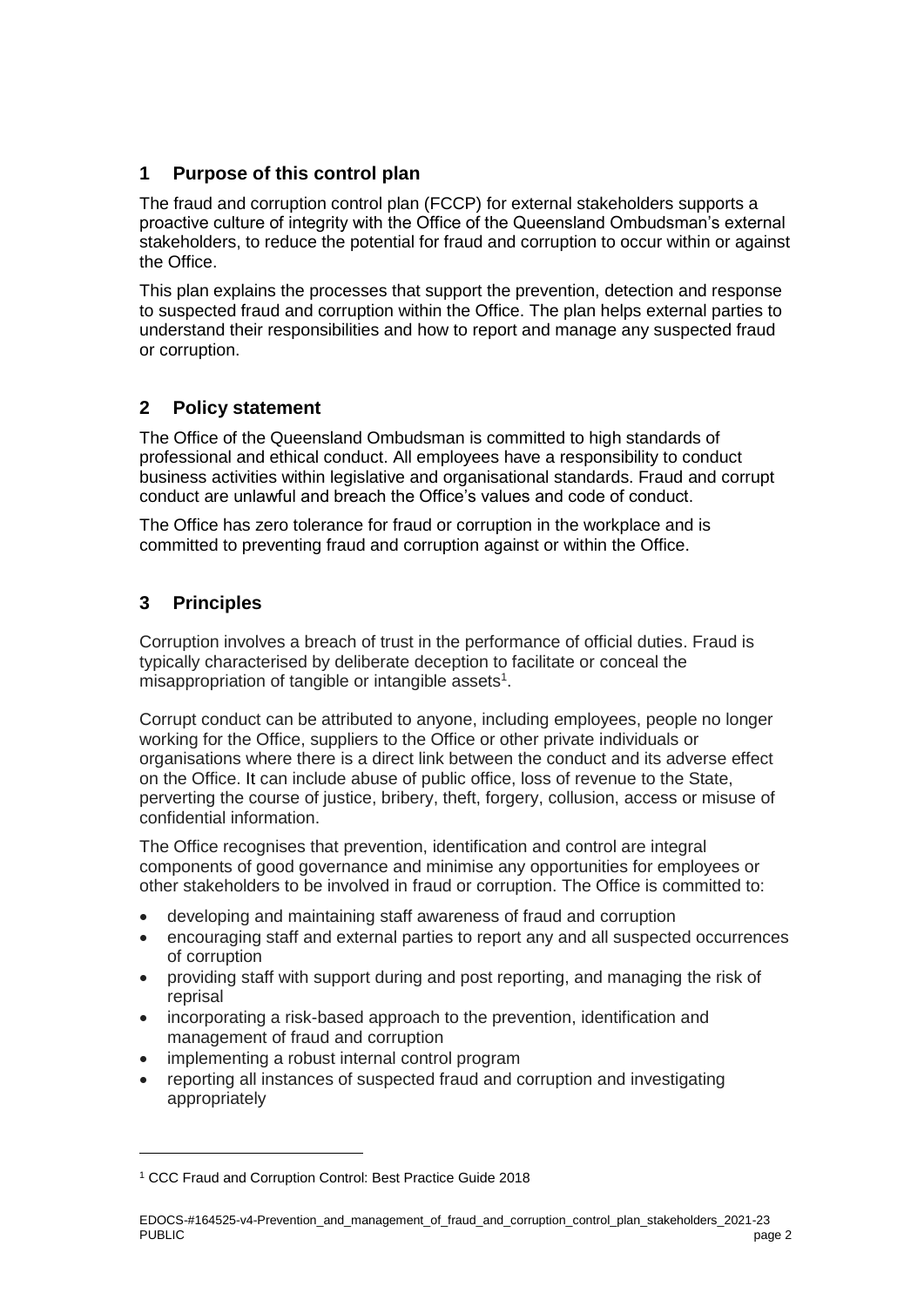• appropriately disciplining or facilitating the prosecution of those responsible for incidents of substantiated fraud and corruption.

## **4 Application and scope**

This control plan applies to complaints of suspected fraud or corruption about any employees, including the Ombudsman. While all complaints are managed using the same process, specific requirements for complaints relating to the Ombudsman are highlighted separately, in accordance with section 48A of the *Crime and Corruption Act 2001.*

This control plan is one element of an integrated Fraud and corruption control framework (FCCF). This is designed to effectively prevent, identify, control and respond to fraud and corruption. It fits within the Office's broader integrity framework that includes plans, policies, procedures, charters, registers, codes and other documentation to ensure compliance with obligations, including:

- standards of service for the government and Queensland community (*Public Service Act 2008*)
- managing ethics principles and values (*Public Sector Ethics Act 1994*)
- acting compatibly with human rights and considering human rights as part of decision making (*Human Rights Act 2018*)
- reporting and managing matters relating to corrupt conduct (*CC Act 2001*)
- managing public interest disclosures (*Public Interest Disclosure Act 2010*)
- establishing and maintaining appropriate systems of internal control and risk management (*Financial Accountability Act 2009*).

## **5 Procedures**

## **5.1 Coordination mechanisms**

## **Fraud and Corruption Control Officer**

The implementation of the FCCF is managed by a Control Officer. The Director, Corporate Services Unit is the Office's Fraud and Corruption Control Officer (FCCO) with the following responsibilities:

- manage the implementation of the FCCF
- review and action amendments to the FCCF
- act as the central point of contact for internal reporting of suspected fraud and corruption
- coordinate the fraud and corruption register and the associated internal records of matters reported
- coordinate the assessment of matters in consultation with relevant managers
- coordinate the reporting of matters to CCC
- oversight and co-ordinate investigations
- report on training, analytics, and controls to the Ombudsman and appropriate governance committees, and
- review data to identify trends and systemic issues, report on findings and coordinate any actions identified to improve processes or controls.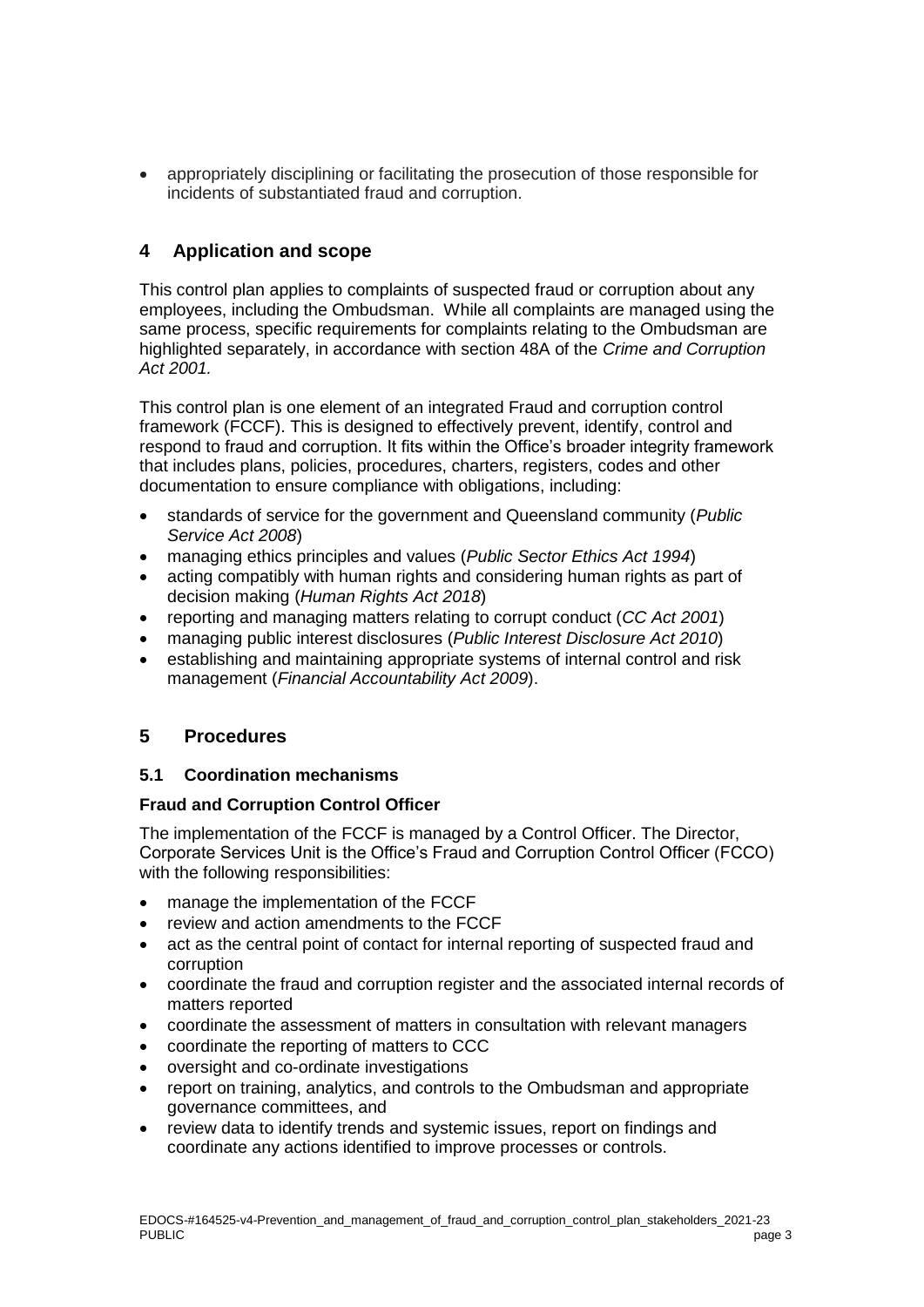## **Nominated officer under section 48A of the CC Act 2001**

The Deputy Ombudsman is the Office's nominated person to deal with any complaint that may involve corrupt conduct by the Ombudsman, in accordance with s.48A of the CC Act 2001.

## **5.2 Risk management system**

The Office adopts one enterprise risk management framework for identifying, analysing and responding to strategic, and operational risks faced by the Office, including fraud and corruption risks.

## **5.3 Internal controls**

The Office has a number of measures in place to ensure that appropriate controls are in place to prevent, detect and respond to fraud and corruption, and that these controls continue to be effective:

- policies, procedures and plans are regularly reviewed as designated or in response to significant events that may arise
- where particular fraud or corruption risks are known to exist, internal control instructions are clearly documented
- internal controls are regularly reviewed and adapted in line with any recommendations made.

## **5.4 Reporting processes**

## **Making a complaint about suspected fraud or corruption**

A complaint may be made in writing or verbally, and can be made anonymously.

It is not necessary to have sufficient evidence to prove an allegation to make a complaint. The complaint should be made in a timely manner.

To support the assessment of a complaint, information and documentation in writing is preferred. This may include:

- a description of the suspected fraud or corruption including:
	- o what happened
	- o when and where the fraudulent or corruption occurred
	- o who was involved and who witnessed the conduct
- supporting evidence and documentation
- a previous case reference number where relevant
- contact details if the complaint is anonymous (for example, a created email address).

Allegations of suspected fraud or corruption are referred to the Crime and Corruption Commission (CCC). It is an offence to provide the CCC with information that is known to be false or misleading either directly, or through another entity who is obliged to provide the information to CCC.

## **Who to make a complaint to**

A complaint may be made to the Office or to another appropriate external authority.

The process to deal with a complaint made by an external party is based on the way in which the complaint is received:

If a complaint is made by telephone or in person, the receiving officer will refer the complaint to their manager, who should seek to collect all relevant information. If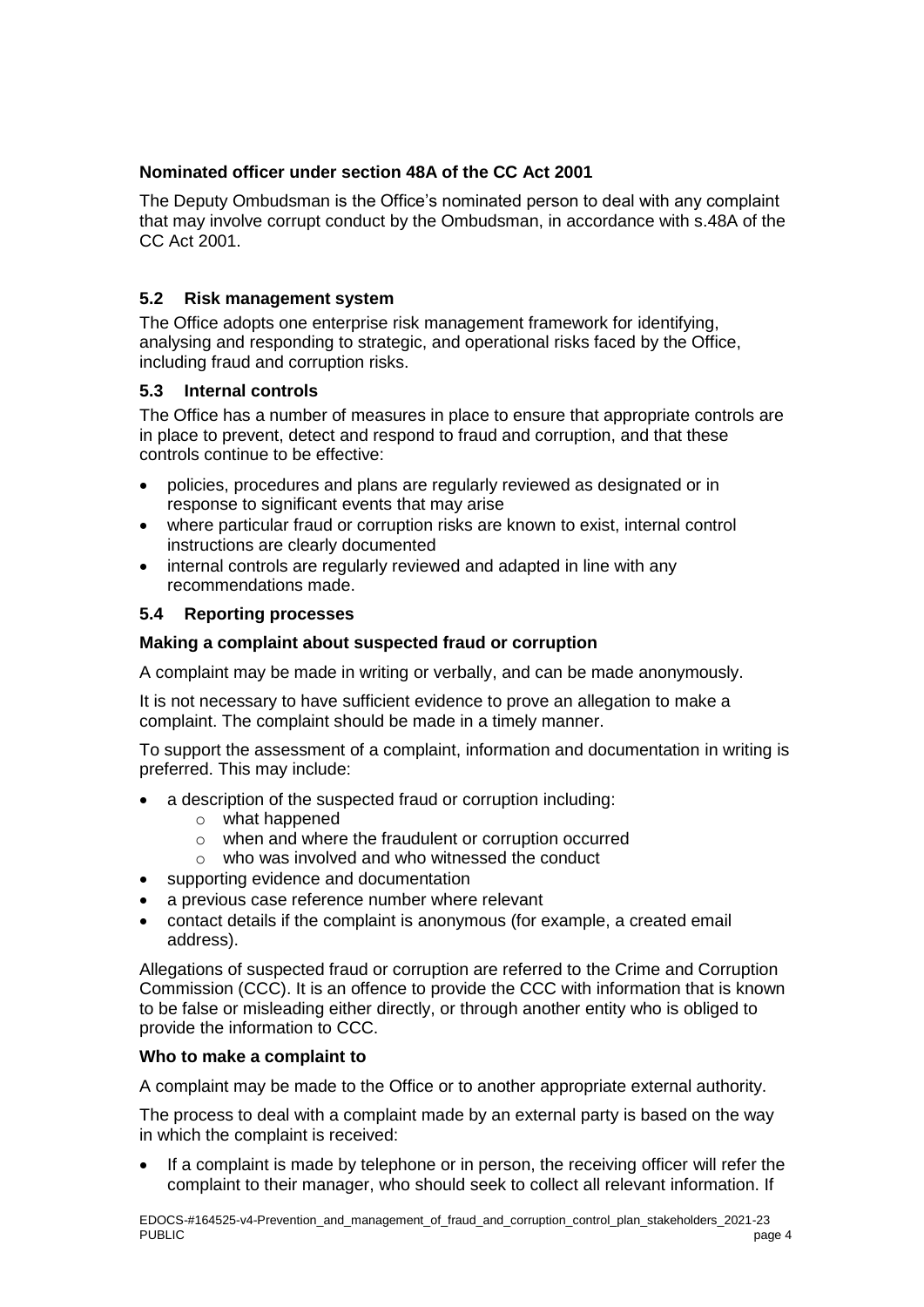the receiving officer believes the manager may be involved in the fraud or corruption, the complaint should be referred directly to the manager of that person's manager or the Deputy Ombudsman or Fraud and Corruption Control Officer or Ombudsman.

• If a complaint is received in writing, the complaint is referred directly to the FCCO.

All complaints are forwarded to the FCCO by the officer in receipt of the complaint.

An external party may also report to an agency with appropriate authority for investigating the complaint, including the:

- CCC for all matters relating to corrupt conduct
- Queensland Audit Office (QAO) in relation to substantial misuse of resources
- Queensland Police Service (QPS).

## **Reports in relation to the Ombudsman**

A complaint that may involve corrupt conduct by the Ombudsman, should be reported to:

- the Deputy Ombudsman as the Office's nominated officer
- the CCC directly, or
- any other external agency with appropriate authority.

## **5.5 External reporting**

The Ombudsman has a duty to refer to the CCC a complaint, information or matter which the Ombudsman reasonably suspects involves, or may involve, corrupt conduct. 2

## **5.6 Investigation management processes**

## **Principles and confidentiality**

All assessments and investigations are undertaken in a manner that:

- is impartial, fair and reasonable in accordance with the principles of natural justice
- is in accordance with the requirements of the Human Rights Act
- protects confidentiality as far as is possible.

In some instances, a person's identity may be disclosed in the provision of natural justice or in response to a court order or legal directive.

## **Assessment stage**

The FCCO coordinates the assessment of a complaint in consultation with the appropriate manager/s and the Ombudsman. Conflicts of interest (actual or perceived) and operational priorities are considered in determining who will assess the complaint.

Assessments will be conducted in accordance with the Human Rights Act.

All assessments are forwarded to the Ombudsman for review within 21 days of the receipt of the complaint.

If the Ombudsman determines that an assessment supports a suspicion of fraud or corruption, the matter is referred to the CCC.

 $\overline{a}$ 

<sup>2</sup> *CC Act 2001, s.40*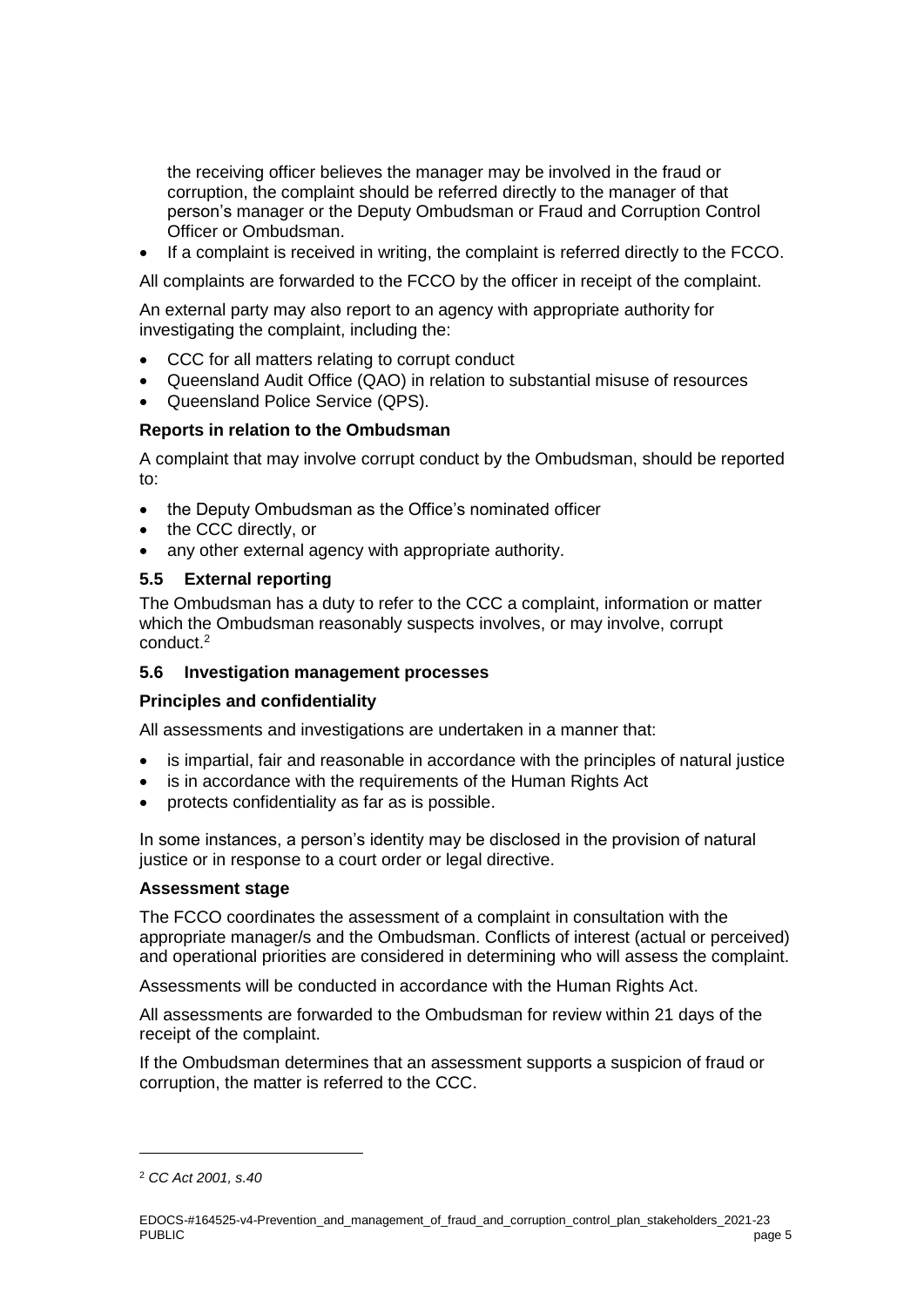If the complaint is assessed as a public interest disclosure on assessment, a risk assessment and protection from reprisals will be undertaken in accordance with the Public interest disclosure procedure.

## **Decision not to investigate**

The Ombudsman may decide not to refer or investigate a complaint where:

- the complaint has already been investigated or dealt with by another process
- the complaint or information should be dealt with by another process
- the age of the complaint or information makes it impractical to investigate
- the information provided is too trivial, lacks substance or credibility and dealing with it would substantially and unreasonably divert the Office from the performance of its functions
- another agency with jurisdiction to investigate the information has informed the Office that an investigation is not warranted.

#### **Investigation stage**

Where a complaint is to be investigated by the Office, the Ombudsman will consider the nature of the complaint, potential officer/s involved in the matter and the Office's capacity to determine:

- whether the investigation is conducted internally or by an external investigator
- the scope of the investigation
- reporting or monitoring of the investigation.

External investigations are carried out in accordance with the Principles and confidentiality outlined above, and external investigators are required to abide by the Office's code of conduct and manage any real or perceived conflicts with professionalism and integrity.

If the complaint is identified as a public interest disclosure, the investigation will be undertaken in line with the Office's public interest disclosure procedure.

On finalisation of an investigation, the Ombudsman determines the course of action to be taken based on the investigation recommendations.

Prior to the closure of an investigation, consideration is given to the prevention processes or controls necessary to minimise the risk of similar future incidents.

#### **Communication**

**Assessment** stage: The person who made the complaint will be informed when a complaint is referred to CCC if contact details have been provided.

**Investigation** stage: The person who made the complaint will be notified when an investigation is finalised by the agency undertaking the investigation. The extent to which findings are communicated will depend on the nature and outcome of the investigation. Where the investigation is undertaken by the Office, the action taken on the complaint will be communicated wherever possible.

If a decision is made not to investigate or deal with a complaint, the Office will provide written reasons for that decision if contact details have been provided. If the person making the complaint is dissatisfied with the decision, a review may be requested by writing to the Office within 28 days of receiving the written reasons for a decision.

If the investigation is undertaken as a public interest disclosure, communication will be consistent with the Office's public interest disclosure procedure.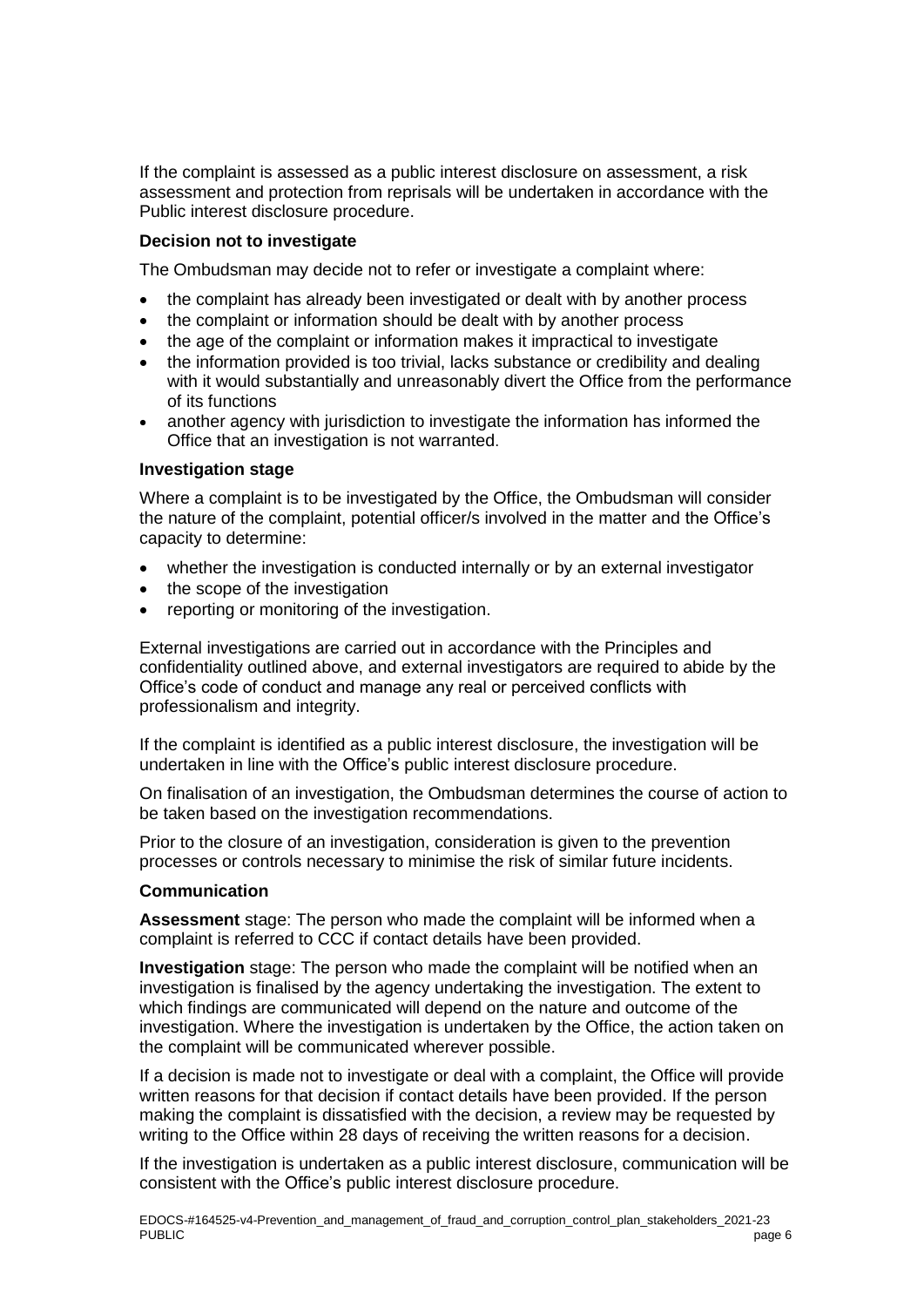## **Resourcing the management of complaints under section 48A of the** *CC Act 2001*

If the nominated person is dealing with a complaint in relation to the Ombudsman:

- The Office will ensure that sufficient resources are available to the nominated person to enable them to deal with the complaint appropriately.
- The nominated person will ensure that consultations, if any, for the purpose of securing resources sufficient to deal with the complaint appropriately are confidential and are not disclosed, other than to the CCC, without authorisation under a law of the Commonwealth or the State.
- The nominated person must, at all times, use their best endeavours to act independently, impartially and fairly having regard to the:
	- o purposes of the CC Act
	- o the importance of promoting public confidence in the way suspected corrupt conduct in the Office is dealt with and
	- o the Office's statutory, policy and procedural framework.

If the nominated person has responsibility to deal with the complaint, they are delegated the same authority, functions and powers as the Ombudsman to:

- direct and control staff of the Office for the purpose of dealing with the complaint only
- enter into contracts on behalf of the department for the purpose of dealing with the complaint.

The nominated person does not have any authority, function or power that cannot be delegated by the Ombudsman under the law of the Commonwealth or the State.

# **6 Fraud and corruption control plan (FCCP)**

The FCCP specifies three stages in the prevention and control of fraud and corruption:

| Prevention (P) | The systems, frameworks and processes in place to support the<br>prevention of fraud and corruption                                                                      |  |  |  |
|----------------|--------------------------------------------------------------------------------------------------------------------------------------------------------------------------|--|--|--|
| Detection (D)  | The mechanisms in place to detect or expose fraud and<br>corruption                                                                                                      |  |  |  |
| Response (R)   | The processes for responding to fraud and corruption and the<br>channels for ensuring improvements or remedies for exposed or<br>potential fraud and corruption are made |  |  |  |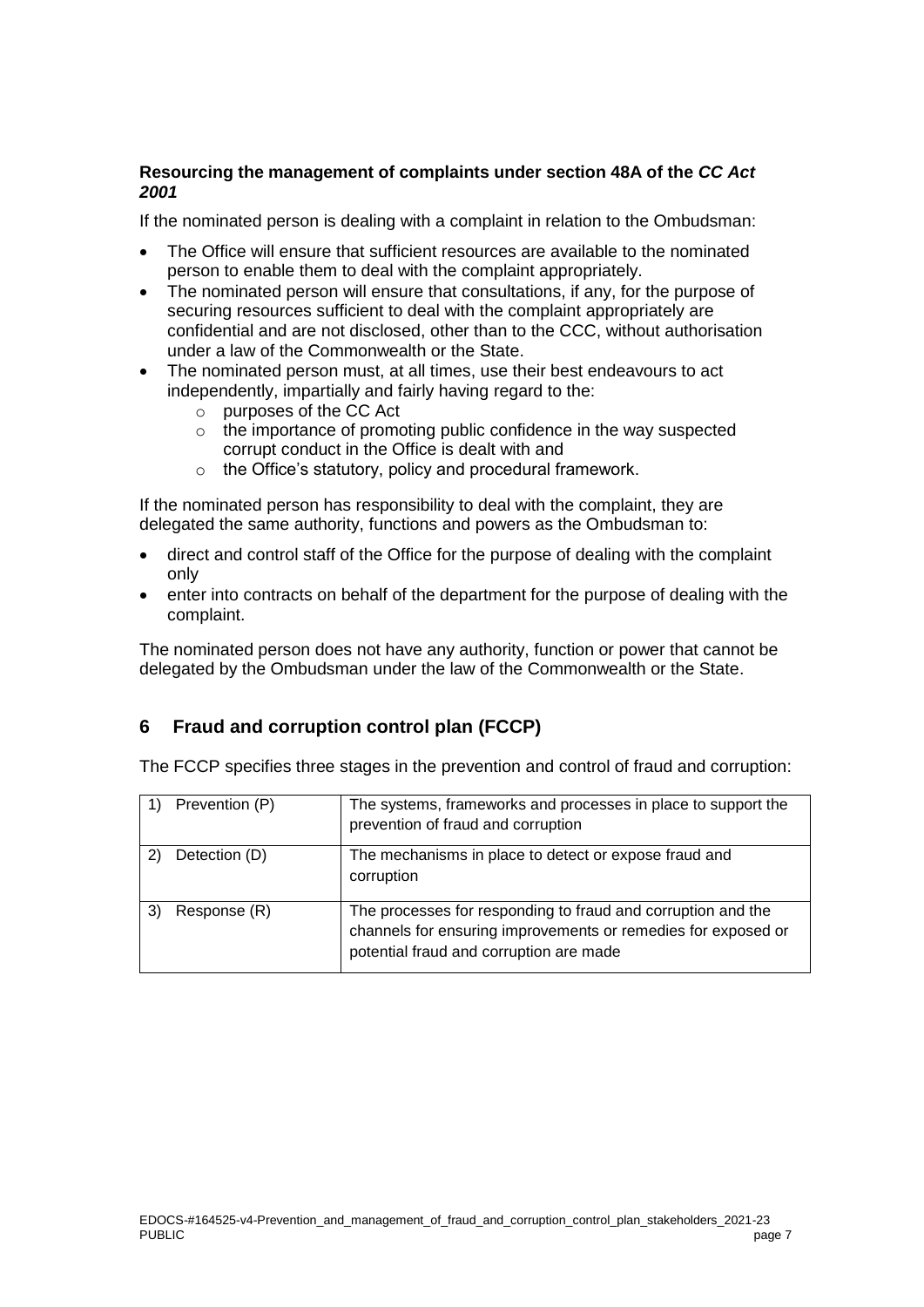| <b>What</b>                                      | <b>How</b>                                                                                                                                                                                                                                                                                                                                                                                                                    | Stage <sup>*</sup> |  |  |  |
|--------------------------------------------------|-------------------------------------------------------------------------------------------------------------------------------------------------------------------------------------------------------------------------------------------------------------------------------------------------------------------------------------------------------------------------------------------------------------------------------|--------------------|--|--|--|
| (Components)                                     | (Actions)                                                                                                                                                                                                                                                                                                                                                                                                                     |                    |  |  |  |
| <b>Coordination mechanisms</b>                   |                                                                                                                                                                                                                                                                                                                                                                                                                               |                    |  |  |  |
| <b>Executive and</b><br>management<br>commitment | The Office's principal executive body endorse the fraud and corruption control<br>framework                                                                                                                                                                                                                                                                                                                                   | PDR                |  |  |  |
|                                                  | Managers monitor adherence to Office procedures, plans, instructions or<br>protocols, and ensure employees are provided with the appropriate<br>communication, training, support or advice                                                                                                                                                                                                                                    | P <sub>D</sub>     |  |  |  |
|                                                  | Fraud and corruption prevention and controls are appropriately considered in the<br>development and review of strategic and operational plans                                                                                                                                                                                                                                                                                 | $\overline{PR}$    |  |  |  |
|                                                  | <b>Organisational culture</b>                                                                                                                                                                                                                                                                                                                                                                                                 |                    |  |  |  |
| <b>Culture</b>                                   | A culture of reporting is widely supported and promoted through induction,<br>training, newsletters, the intranet, the internet, organisational planning, policies<br>and procedures.                                                                                                                                                                                                                                         | P <sub>D</sub>     |  |  |  |
| Induction program<br>for all employees           | To establish the Office's integrity framework and expected standard of conduct,<br>all new employees receive a copy of the Office's Code of Conduct and training<br>as part of the induction program                                                                                                                                                                                                                          | P                  |  |  |  |
|                                                  | Fraud, corruption and public interest disclosure (PID) awareness information are<br>provided as part of the induction program, along with information about relevant<br>policies, procedures and plans                                                                                                                                                                                                                        | P                  |  |  |  |
| <b>Ongoing training</b><br>for employees         | To reinforce the Office's ethical culture, including the obligation to prevent, detect<br>and report fraud and corruption, all policies and procedures are accessible via<br>the intranet and regular training is provided on the:<br>Code of Conduct<br>Prevention and<br>management of fraud<br>corruption,<br>including<br>and<br>responsibilities, reporting avenues and key internal controls<br>PID management training | P, D               |  |  |  |
| Communication                                    | Fraud and corruption related initiatives or information are communicated through<br>appropriate channels                                                                                                                                                                                                                                                                                                                      | $\mathsf{P}$       |  |  |  |
| Continuous<br>improvement                        | The Office proactively seeks continuous improvement in the procedures and<br>controls used to prevent, detect or respond to fraud and corruption                                                                                                                                                                                                                                                                              | PR                 |  |  |  |
| <b>Client and community awareness</b>            |                                                                                                                                                                                                                                                                                                                                                                                                                               |                    |  |  |  |
| Availability of<br>corporate<br>information      | The Office's website provides access to key corporate documents including the<br>Strategic Plan, this fraud and corruption control plan and the PIDs procedure and<br>plan                                                                                                                                                                                                                                                    | P <sub>D</sub>     |  |  |  |
|                                                  | Relevant corporate reports and publications reference fraud and corruption<br>prevention and control. (e.g. annual report)                                                                                                                                                                                                                                                                                                    | P                  |  |  |  |
| Communication                                    | Fraud and corruption related initiatives or information are provided to public<br>sector officers through appropriate channels                                                                                                                                                                                                                                                                                                | P                  |  |  |  |
|                                                  | External parties who deal with the Office are advised of the appropriate policies,<br>procedures and plans                                                                                                                                                                                                                                                                                                                    | P                  |  |  |  |

 *\* Prevention (P), Detection (D, Response (R)*